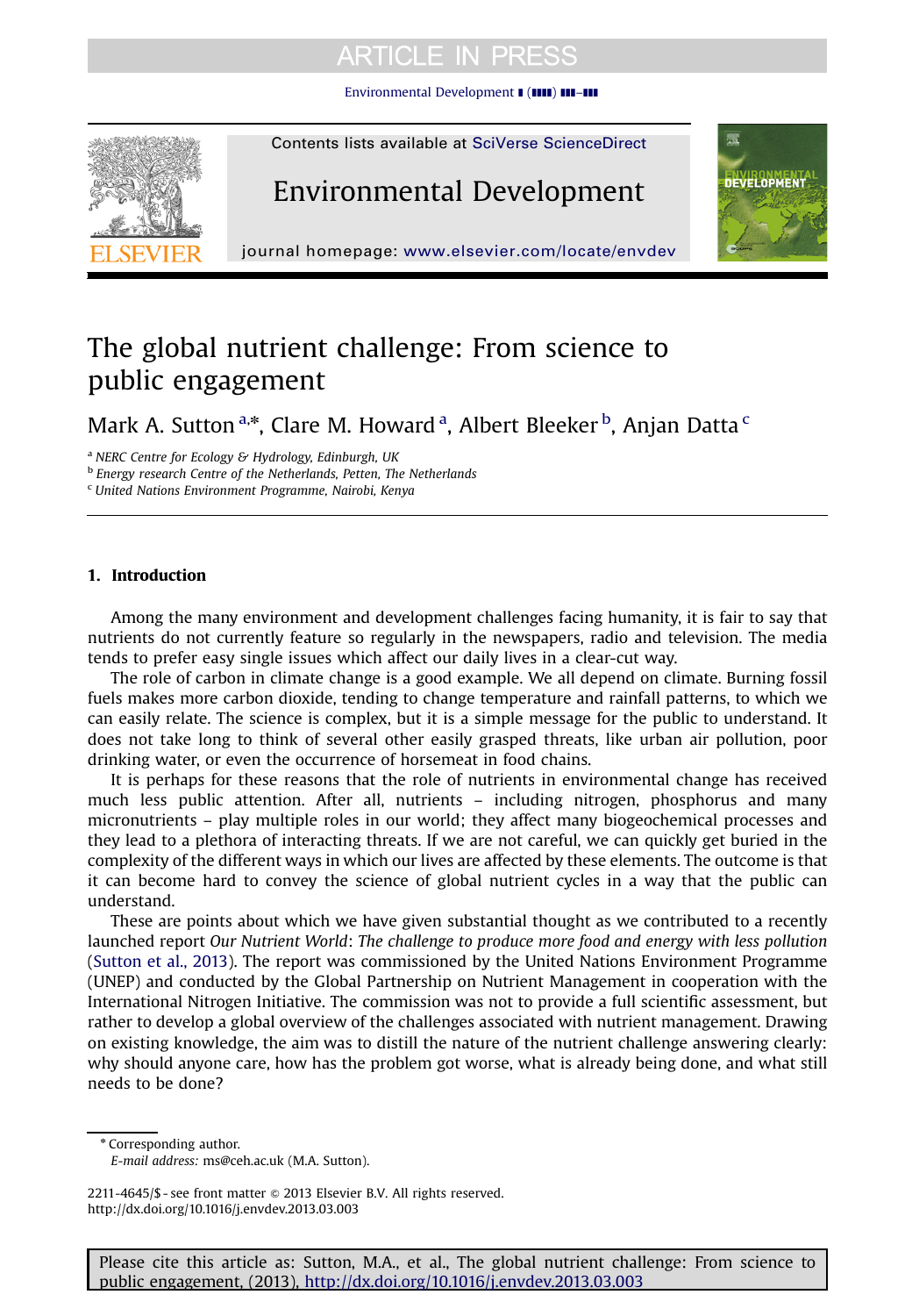#### 2 M.A. Sutton et al. / Environmental Development ■ (IIII) III-III

In scientific terms we realised that 'nutrient management' is a good descriptor. Humans manage nitrogen and phosphorus for the benefit of society, and through better management can find ways to reduce the unintended threats.

But we also recognized that 'nutrient management' does not reflect the power language that makes for an easy sell to a wider public. In developing the global overview, we therefore needed to think carefully about how to package and communicate our messages. This was particularly important for nutrients because of one of the conclusions of the overview: that a lack of public awareness of the global nutrient challenge represents one of the major barriers to change. In short, if the world is going to learn to manage its nutrients better, then the world's citizens need to be motivated to make it happen.

## 2. Clarifying the threats

One of the first tasks in this developing agenda was therefore to simplify the message to its essence. We needed hooks to which people could relate. Much of the ground-work here was already done in the European Nitrogen Assessment [\(Sutton et al., 2011\)](#page-5-0), which distilled down 21 reasons to be worried about too much nitrogen. We first reduced the list to 9 major concerns, and then into just five key threats. These were easily extended in Our Nutrient World to cover the challenges in different parts of the world, including from too much nitrogen and phosphorus in places like Europe, North America and South East and South Asia, and from too little of these nutrients in sub-Saharan Africa and parts of Latin America.

The five threats deliberately make an acronym: the WAGES of too much or too little nutrients, clearly explaining why anyone should worry. These threats also highlight ways in which nutrients join up many well-known themes: Water quality, Air quality, Greenhouse gas balance, Ecosystems and biodiversity, and Soil quality (together spelling out WAGES). The essence is that nutrients link multiple global change threats, and by managing nutrients better, humans can make a contribution to addressing all the environmental problems we know so well.

### 3. Crystalizing the challenge

This takes us swiftly the core nutrient challenge: to produce more food and energy with less pollution. In a world with rapidly expanding human population and increasing per capita consumption patterns, there are significant risks for future world food and energy security combined with degrading environmental conditions. For example, based on scenarios emphasizing economic growth, a 70% increase in global nitrogen pollution would be anticipated by 2050, if no action were taken [\(Sutton and Bleeker, 2013](#page-5-0)).

We need nutrients in fertilizers and manures to grow the crops to feed the increasing human population. In a world with growing renewable energy needs, a significant fraction of these nutrients may also be diverted in future to bioenergy production. Into this we should also roll the nitrogen oxides produced unintentionally by high-temperature combustion processes. These add an extra 40 million tonnes worth of nitrogen every year, but its wide dispersion in the atmosphere means that this nitrogen is very poorly targeted to productive use.

And so in our developing societal dialog we hold a tension. Humanity needs nutrients for global food and energy production, but we live in a world where nutrients are often used inefficiently, leading to substantial environmental pollution. This inefficiency can be highlighted by key numbers extracted from the global budgets: of new nitrogen added to agriculture (e.g. in fertilizers and biological nitrogen fixation), 80% is lost to the environment rather than reaching intended products [\(Sutton et al., 2013](#page-5-0)).

## 4. Indicators of progress

The next question is how can we measure the improvements expected from taking action to manage nutrients better. The world is highly diverse, with some regions using too much nutrients and others not having enough. We recognize the wide diversity of possible indicators, many of them with complex and expensive long-term measurement requirements.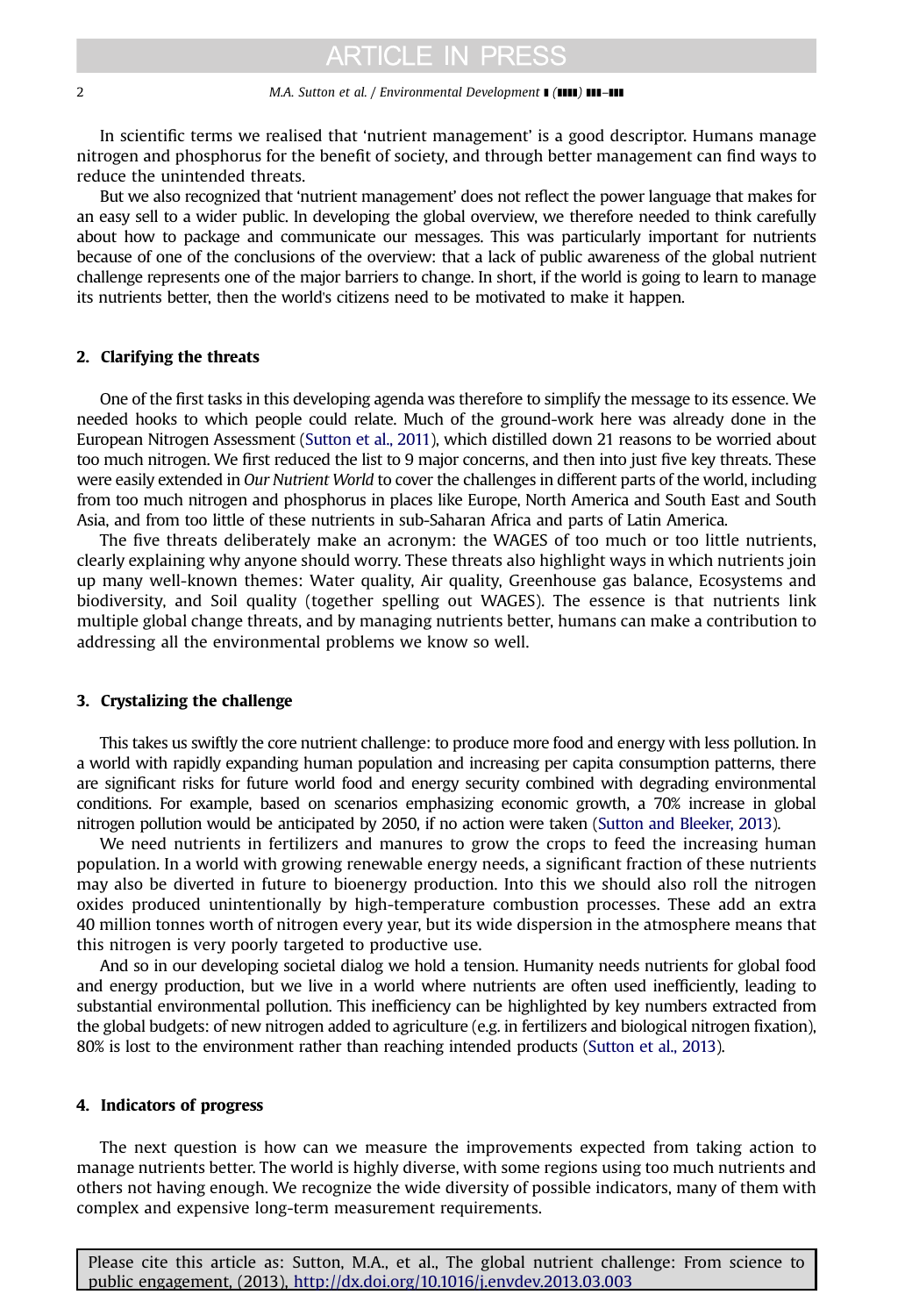#### $M.A.$  Sutton et al. / Environmental Development  $\blacksquare$  ( $\blacksquare \blacksquare \blacksquare \blacksquare \blacksquare$ ) 3

In a global context we therefore need an approach that is simple enough to report progress for all countries in the world. Based on these criteria, Our Nutrient World selected "nutrient use efficiency" (NUE) as a common indicator around which all could build consensus. In regions of too much nutrients, improving NUE reduces pollution and contributes to the Green Economy by saving on the cost of nutrient inputs or by increasing production for the same input. In regions of too little nutrients, improving NUE makes a scarce resource go further emphasizing the production benefits.

It should be noted however, that the report added a particular twist to the term NUE. Whereas particular sectors often talk about crop NUE or livestock NUE, Our Nutrient World extends this to 'fullchain NUE'. This means the ratio of nutrients in final products used by society (food crops eaten by people, animal products eaten by people, other durable nutrient products, etc.) to the original nutrient inputs (e.g. mineral fertilizers, biological nitrogen fixation, etc.). This approach gives countries the maximum flexibility to see how they can improve. In many cases this will be by improving technical efficiency, but could equally be by considering choices between societal consumption patterns of different efficiency.

### 5. Taking action

With the 5 key threats in mind, Our Nutrient World then identified a list of 10 key actions for change [\(Fig. 1](#page-3-0)). Based centrally around the idea of improving NUE, these include technical measures in crop and livestock agriculture and for better use of animal manures (Actions 1–3). They cover measures for the transport and industry sectors (Actions 4–5) and in waste water treatment sector (Actions 6–7), in both cases emphasizing the need to improve recycling of existing nitrogen and phosphorus sources (including from nitrogen oxide emissions and from wastewaters). Each of these actions focus on challenges for different production sectors in society.

As regards citizens choices, humans can improve NUE and reduce emissions substantially by energy and transport saving – both aligning well with air pollution and climate policies – and by reducing our consumption of animal protein (Actions 8–9).

This last point is particularly central for the nutrient challenge. Amazingly, 80% of nitrogen harvested globally (agricultural biomass harvested, including grazing) goes to feed livestock rather than people. Only 20% goes to feed people directly [\(Sutton et al., 2013](#page-5-0)). If we combine this with a finding from the European Nitrogen Assessment, that the average European citizen consumes 70% more protein than is needed for a healthy diet [\(Reay et al., 2011\)](#page-5-0), then a clear picture emerges. In many developed countries, society's high use of nutrients is not really a matter of "food security", but is instead is a matter of "food luxury", as we use nutrients to sustain unnecessarily high rates of livestock consumption.

In fact, we can even coin a new word and talk about "food luxurity", which is the real issue faced by developed societies, and may be defined as "the security of our food luxury". If people in the developed world were to reduce their rates of consumption of animal products, this would lead to a substantial improvement in full-chain NUE, reducing levels of pollution, while substantially increasing the amounts of food production available to meet food security concerns in world regions that really do not have enough.

Finally, the tenth key action considers the opportunities for integration and optimization leading to overall improvements in NUE. This includes both temporal and spatial aspects, such as more closely linking crop and livestock farming systems, so as to make better use of manures ([Billen et al., 2013\)](#page-5-0). Contrary to the drive to scale-up crop and livestock agriculture in different regions, there is thus substantial potential for localization to improve nutrient use efficiency and reduce pollution levels.

## 6. Policies and barriers to change

Of course, much is already being done to improve nutrient management. Several of these actions are already being addressed, and Our Nutrient World considers how progress is being made through policies in six case study regions of the world, including the current extreme levels of nitrogen pollution in China [\(Liu et al., 2013\)](#page-5-0). A clear picture emerges that more could and should be

Please cite this article as: Sutton, M.A., et al., The global nutrient challenge: From science to public engagement, (2013), [http://dx.doi.org/10.1016/j.envdev.2013.03.003](dx.doi.org/10.1016/j.envdev.2013.03.003)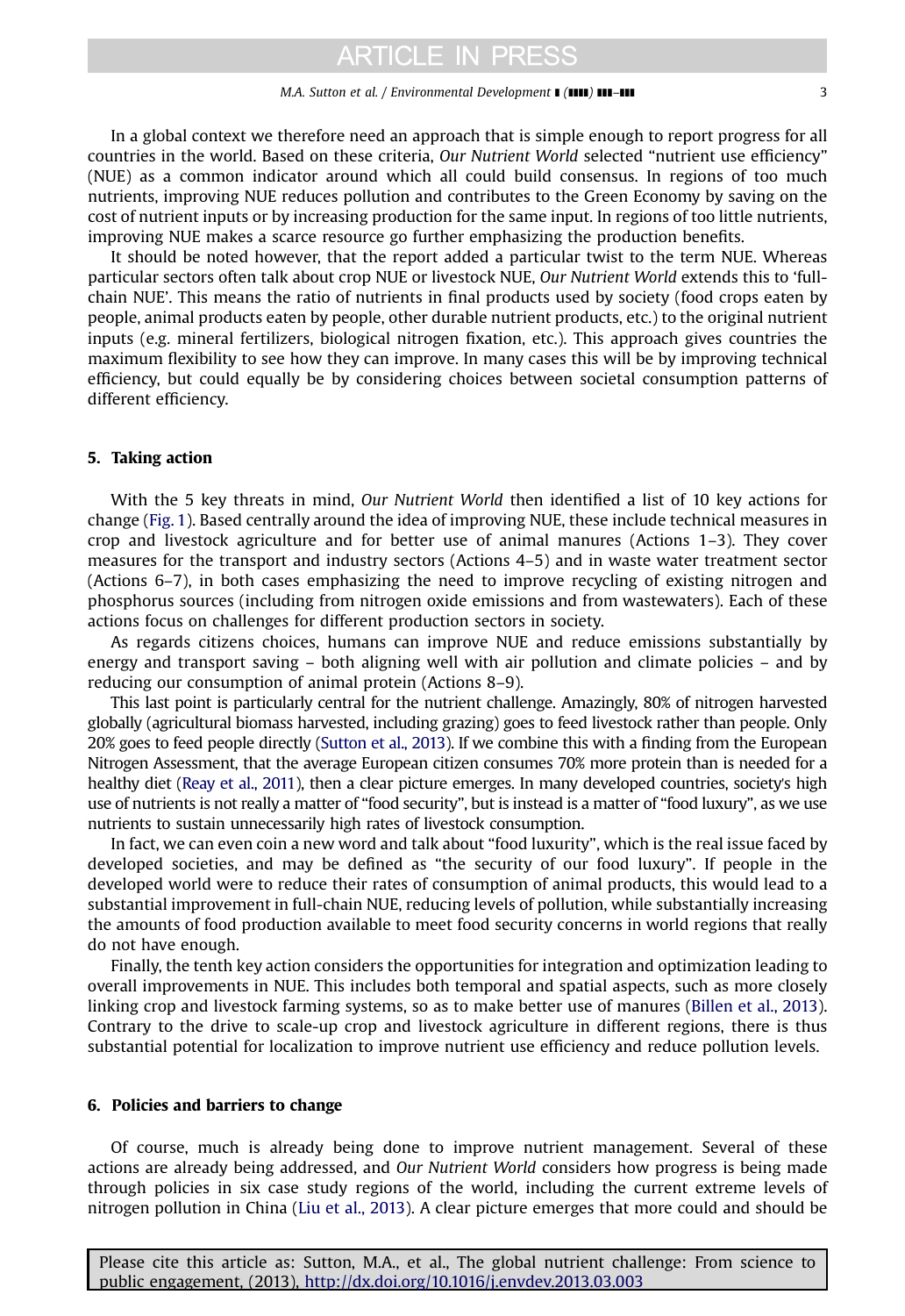## **ARTICLE IN PRESS**

#### <span id="page-3-0"></span>4 M.A. Sutton et al. / Environmental Development ■ (1111) 111-111



Fig. 1. Summary of major global nutrient flows highlighting the potential to improve nutrient use efficiency (NUE) for nitrogen (N) and phosphorus (P) through 10 numbered key actions (for details see text).

done, and that there are substantial barriers to further action. These include the challenges of working with diverse sectors and finding ways for sectors to pass on any costs of measures to downstream markets.

Even more of a barrier is the multi-faceted nature of the nutrient challenge, as we see how nutrients play a role in many different policy arenas, but are rarely linked up to show the combined benefits of taking action. At the hub there is the challenge for governments to take the nutrient challenge seriously, and to realize how nutrient management can address multiple concerns simultaneously.

Recognizing these points, Our Nutrient World highlights how there is currently no global intergovernmental framework that links the different benefits and threats of too much and too little nutrients. It considers the possible indicators to measure improvement, emphasizing the role of NUE, and explores the possible tasks and institutional arrangements for such a future inter-governmental framework.

One option outlined is to strengthen and extend the mandate of an existing intergovernmental framework: the "Global Programme of Action for the protection of the marine environment from land-based activities" (GPA). The report outlines the arguments, the pros and cons of different institutional options—encouraging disagreement and debate as a basis to develop consensus!

## 7. The motivating role of public awareness

As we have identified, however, the ultimate barrier to change is that the public are not sufficiently aware of the nutrient challenge.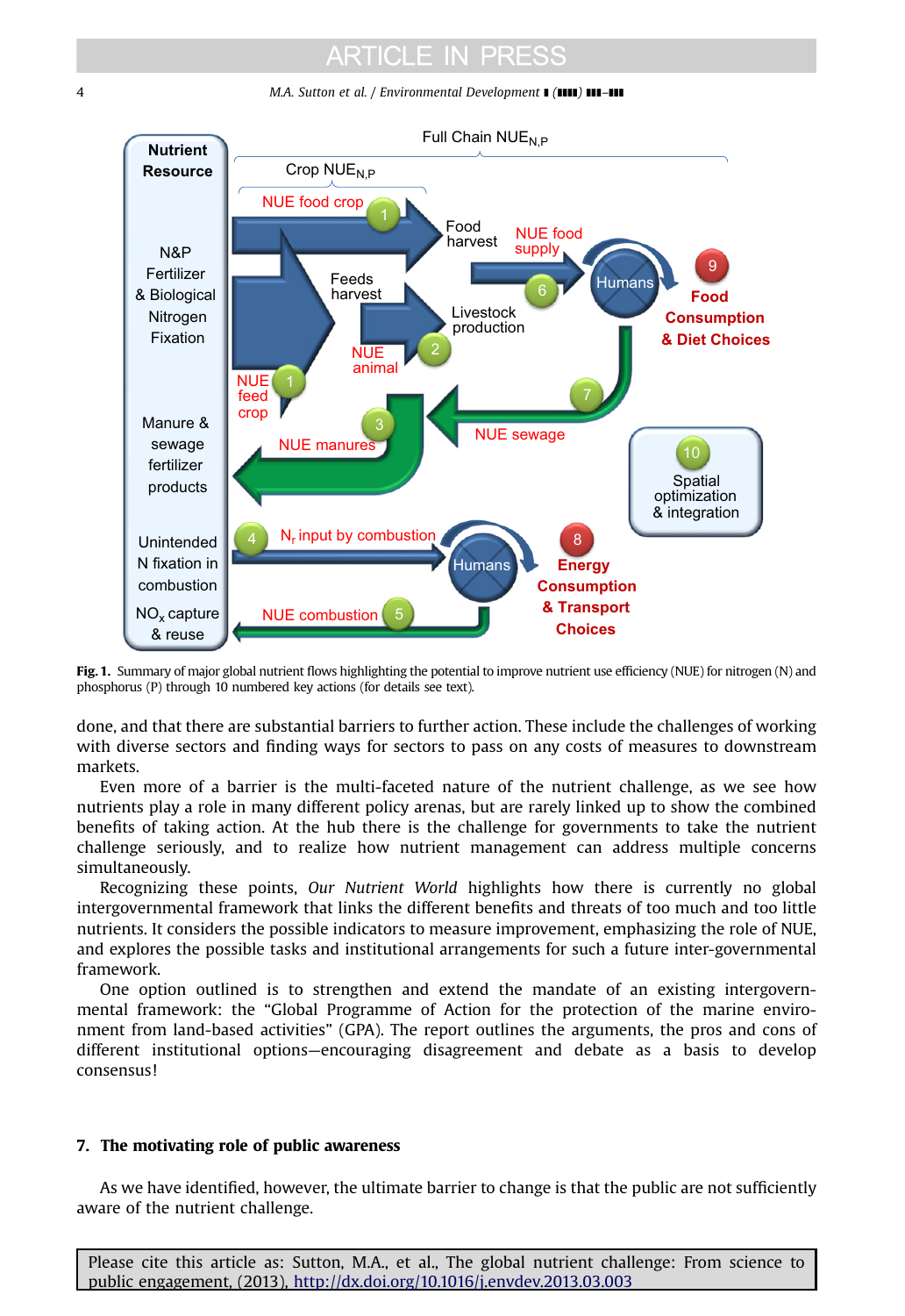Parts of the story are surely being addressed under other headings, such as reducing car use or food waste to meet climate objectives. But if society follows such a piecemeal approach, there will be substantial policy gaps, while key synergies will be missed. If the world is to meet the "challenge to produce more food and energy with less pollution", it is therefore vital that governments and the public learn to see how understanding Our Nutrient World can help them. To do this we will need hooks to continue building and reinforcing public awareness.

In the last weeks we have used just a few of these. A brief search of the recent media on and after 18 February 2013 will show that the launch of Our Nutrient World attracted substantial press interest around the globe. We put particular effort into targeting the media and reaching the public. We needed to simplify and pick out the key issues.

An excellent help here is the proposal outlined in Our Nutrient World for governments to work to a common global goal to improve NUE by 20%, saving 20 million tonnes of nitrogen annually by the year 2020. We call it the '20:20 for 2020' goal, estimating that meeting it would contribute a net saving including environment and health benefits worth around 170 (50–400) billion US dollars per year.

In our approach to the media, we highlighted the need for a future intergovernmental framework to work towards the 20:20 goal. And we highlighted the contribution that could be made through addressing the 10 key actions to improve NUE.

It is here that some sensitivity to public interest becomes important. Because, while actions like improved manure spreading techniques are important, we realize that these do not top the charts of public interest. By contrast, the recommendation of Our Nutrient World to reduce consumption of animal products could not have come at a better time. As the journalists quickly realized, this recommendation from an environmental perspective could easily be aligned with responses to the horsemeat scandal. Both our message and the emerging message of 'horsegate' point to citizens thinking hard about their food choices.

From an environmental perspective, we also flagged that it is not a question of being vegetarian, but a question of how much meat (and dairy) each person consumes. This opened the door for a "medium ambition" option, in the form of a 'demitarian' diet—consuming half the normal local amount of animal products for developed countries.

Suddenly, the media was interested (e.g [Harvey, 2013](#page-5-0); [McCarthy, 2013;](#page-5-0) [Sutton et al., 2013\)](#page-5-0). They wanted to know what demitarian meant. They wanted to know whether the lead author was a demitarian, and they wanted to see how the issues could be linked up to effect change—environment, food traceability and human health.

In the process, the global nutrient challenge found an outlet to be heard more loudly than would otherwise have been the case, and a platform gained to talk about the environmental threats and the benefits of better nutrient management… including manure spreading.

It is a dialog that needs to continue. And in the process, we learnt something about the press. It became much clearer to us how the press is not about "news", but about "selling newspapers". It is about building brand recognition on your issue: the more that nitrogen, phosphorus and nutrients are talked about in the news, the more they are welcome to be talked about in the news. As the public learn to understand why they should care about nutrients, the more they want to read about it, and the more newspaper editors will be willing to run an article.

It is an interesting angle. It means that, as nitrogen and phosphorus scientists, we should not be satisfied with only publishing in scientific journals. We need to keep bringing our reports and papers to the wider media, educating and informing about why nutrients matter.

It is just as we emphasized in Our Nutrient World:

"Only once the world's citizens begin realize how nutrients represent a nexus that unites all our concerns, will many governments become sufficiently empowered to support society as a whole in taking the actions needed."

Our Nutrient World is published (18 February 2013) by the Centre for Ecology and Hydrology on behalf of the Global Partnership on Nutrient Management (GPNM) and the International Nitrogen Initiative (INI). It can be downloaded from the GPNM, INI, SCOPE and IGBP websites. Hard copies may be purchased at [http://www.earthprint.com](www.earthprint.com) (US\$40) and [http://www.word-power.co.uk](www.word-power.co.uk) (GB £25).

Please cite this article as: Sutton, M.A., et al., The global nutrient challenge: From science to public engagement, (2013), [http://dx.doi.org/10.1016/j.envdev.2013.03.003](dx.doi.org/10.1016/j.envdev.2013.03.003)